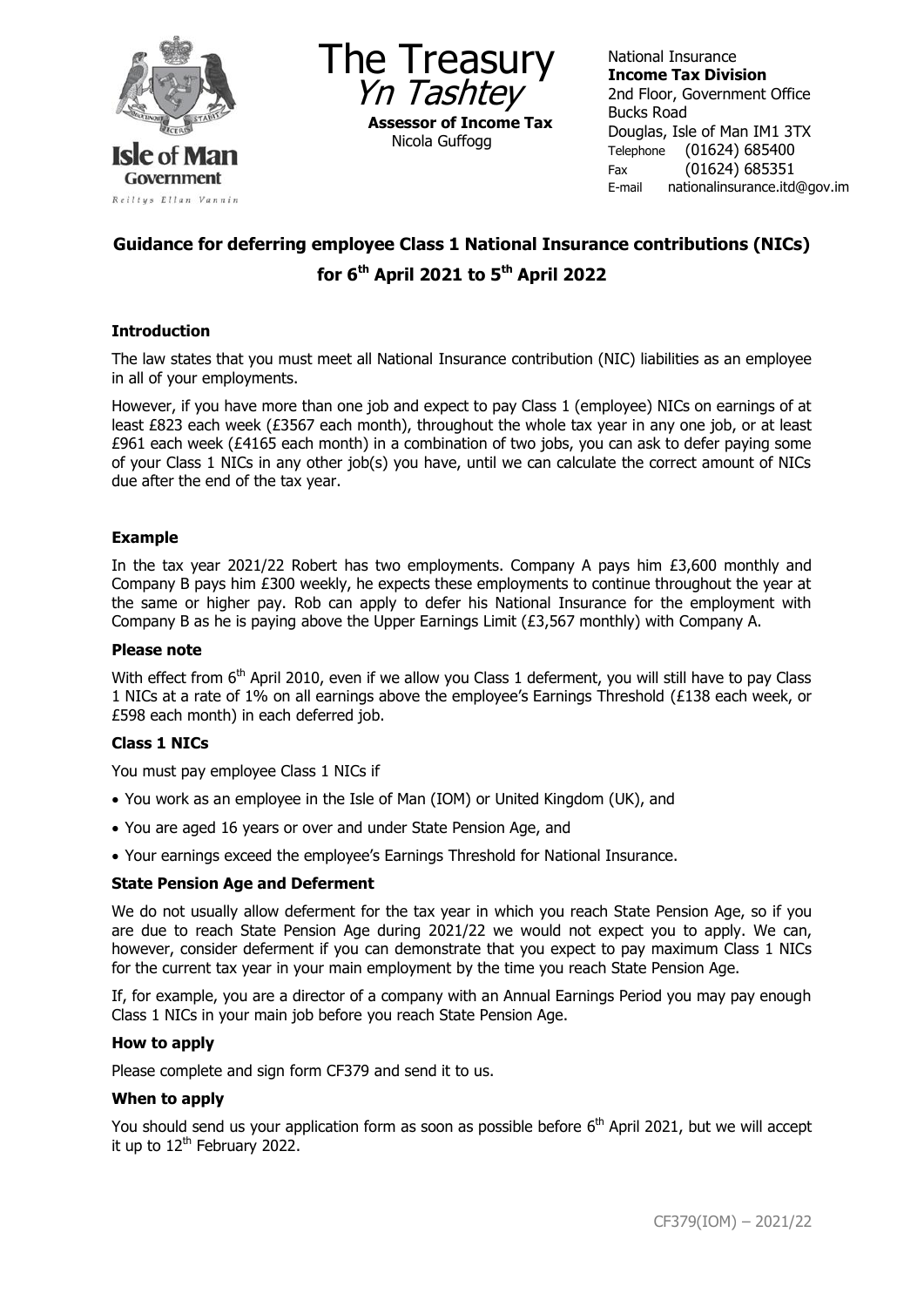If we get your application between  $12<sup>th</sup>$  February 2022 and  $5<sup>th</sup>$  April 2022 we will only consider it with the agreement of your deferred employer(s). This is because we may not have enough time to process it and your employer may not be able to give you a refund before they complete their End of Year Tax Returns.

## **After you apply**

If we cannot allow you to defer, we will write and tell you why. If we grant deferment we will send the relevant employer(s) a deferment certificate. This asks them to deduct employee NICs at a rate of 1% on all your earnings above the employee's Earnings Threshold during the 2021/22 tax year. We will ask them to adjust their records and give you a refund of any over-deduction which may have already occurred during the current year. We will not give your employer(s) any information about your other job(s).

#### **After the end of the tax year**

When the employer returns have been allocated to your record we will look at your NI record to check that you have paid enough Class 1 NICs in your main employment(s). If the NICs received are as expected then no further action is taken and you will be invited to renew your application for deferment the following year. If you have not paid enough Class 1 NICs and you owe money, we will write to you to ask for payment to be made within 28 days. You may not be invited to renew your application for deferment for the following year.

#### **Notifying us of any changes**

You must tell us at once if

- any employment ends or starts, or
- you move home.

#### **Too late to apply:**

If you had two or more jobs in a previous tax year and did not apply for deferment of Class 1 NICs but think that you may have overpaid Class 1 NICs in that tax year you may be able to get a refund of some of your Class 1 NICs.

If you think you are due a refund, write to:

National Insurance Income Tax Division 2<sup>nd</sup> Floor, Government Office Bucks Road Douglas, Isle of Man, IM1 3TX

or email us at [nationalinsurance.itd@gov.im](mailto:nationalinsurance.itd@gov.im)

#### **Getting advice:**

If you have any questions about deferring Class 1 NICs you can email us or phone the National Insurance section on 01624 685400.

#### **If you are employed and self-employed:**

If you are employed and self-employed and expect to pay employee Class 1 NICs (at the main employment amounts noted above) and also Class 2 and Class 4 NICs regarding self-employment, you can ask to defer some of your Class 2 and/or Class 4 NICs until we can calculate the correct amount of NICs due after the end of the tax year. Application form CF359 is available on our website or you can contact us if you have any questions.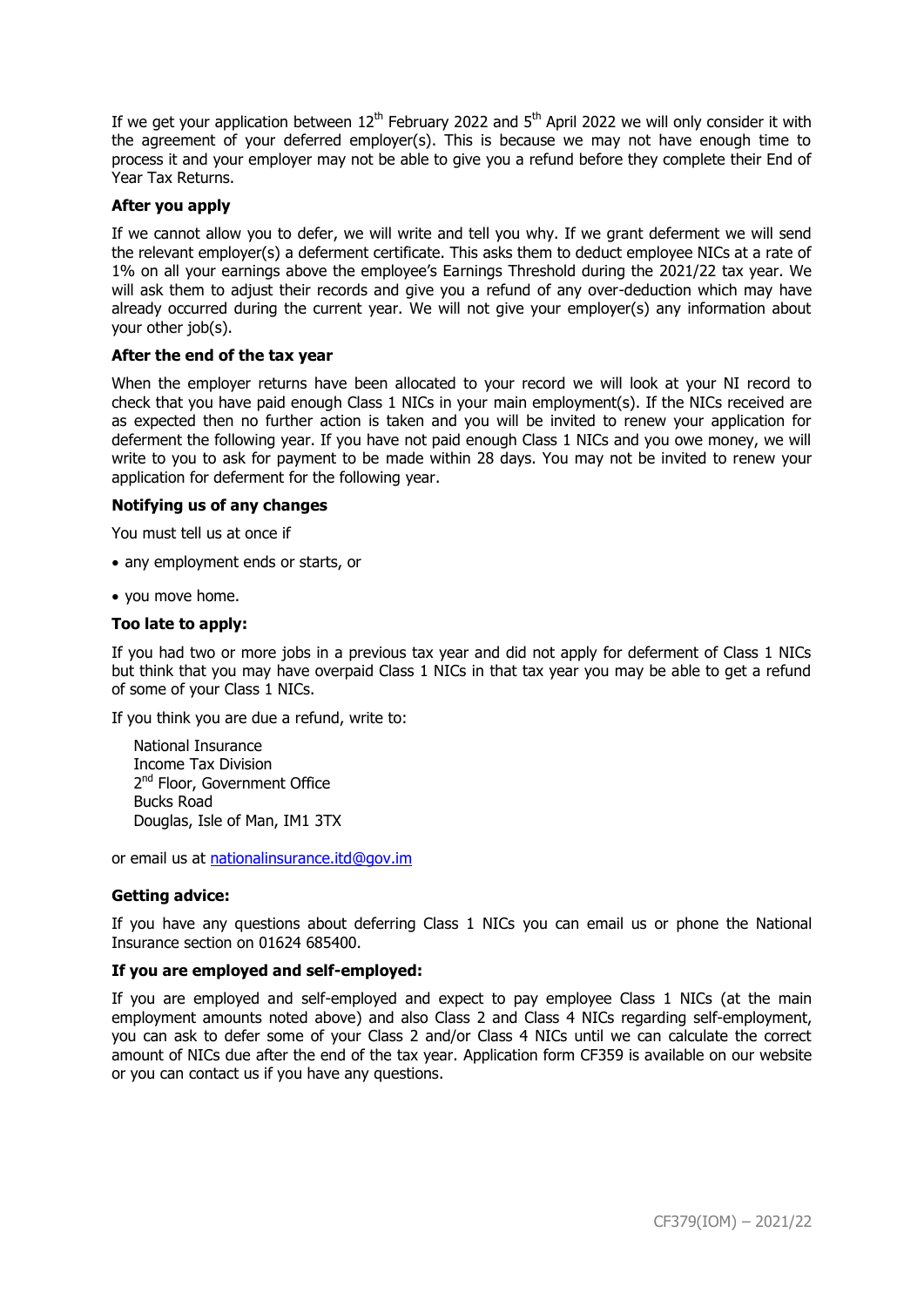



**Assessor of Income Tax** Nicola Guffogg

National Insurance **Income Tax Division** 2nd Floor, Government Office Bucks Road Douglas, Isle of Man IM1 3TX Telephone (01624) 685400 Fax (01624) 685351 E-mail nationalinsurance.itd@gov.im

**Application for deferment of Class 1 National Insurance contributions for the tax year 6th April 2021 to 5th April 2022**



2. Name and Address (Block capitals please) -

| Mr/Mrs/Miss/Ms |  |  |  |
|----------------|--|--|--|
|                |  |  |  |
|                |  |  |  |

3. Telephone Numbers –

| --<br>π∟ |  |
|----------|--|
|----------|--|

#### **If you change any of the above contact details, please tell us.**

4. If you want your correspondence on this subject to be sent direct to your agent, please give their name and address:-

5. Please give details of your employments and estimated earnings during the 2021/22 tax year (please supply these details on a separate piece of paper if they will not fit below):-

| Estimated earnings in the year<br>from<br>6 <sup>th</sup> April 2021 to 5 <sup>th</sup> April 2022 |
|----------------------------------------------------------------------------------------------------|
|                                                                                                    |
|                                                                                                    |
|                                                                                                    |
|                                                                                                    |
|                                                                                                    |

Continued overleaf….